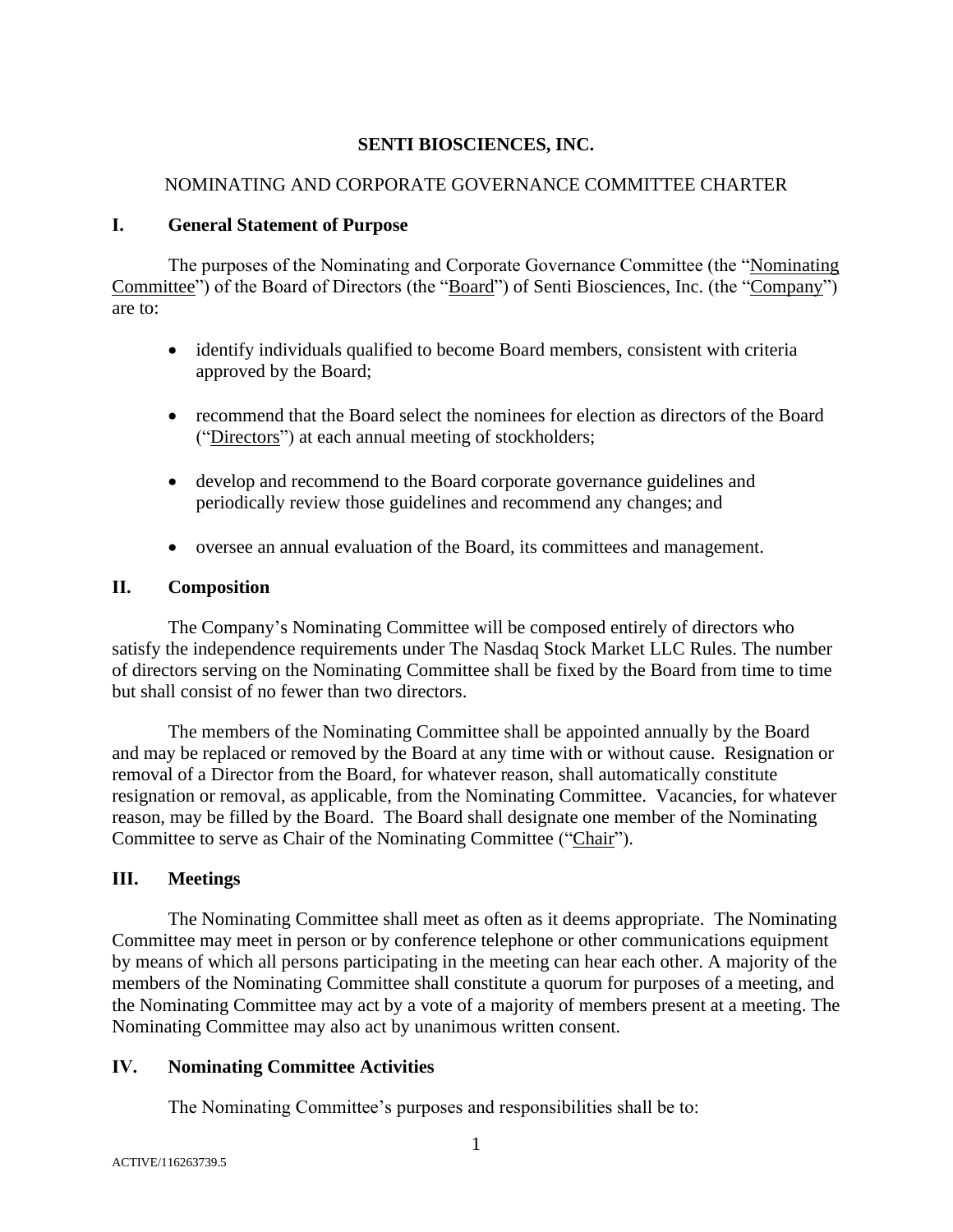## **A. Selection of New Directors**

- Recommend to the Board for its approval criteria for Board and committee membership, which shall include a description of any specific qualifications that the Nominating Committee believes must be met by a nominee, and a description of any specific qualities or skills the Nominating Committee believes one or more of the Directors should possess, and periodically reassess such criteria and submit any proposed changes to the Board for approval.
- Establish a process for identifying and evaluating nominees for election to the Board, including nominees recommended by securityholders (a "Stockholder Nomination") and any policies or procedures for consideration of Stockholder Nominations.
- Upon identifying individuals qualified to become members of the Board, consistent with the criteria approved by the Board, recommend that the Board select these individuals as nominees for election at each annual meeting of stockholders; provided that, if the Company is legally required by contract or otherwise to provide third parties the ability to nominate individuals for election to the Board, the selection and nomination of such nominees shall not be the responsibility of the Nominating Committee.
- Recommend to the Board the Directors for appointment as Chair and as members of Board committees.
- Review all Stockholder Nominations and proposals submitted to the Company under the Securities Exchange Act of 1934, as amended, or otherwise, and any proposal relating to the procedures for making nominations or electing directors, determine whether the nomination or proposal was submitted in a timely manner and, in the case of a director nomination, whether the nomination and the nominee satisfy all applicable eligibility requirements, and recommend action to the Board on each such nomination or proposal.

#### **B. Corporate Governance Guidelines**

- Develop and recommend to the Board for its approval Corporate Governance Guidelines.
- Periodically review and reassess the adequacy of the Corporate Governance Guidelines and Code of Conduct and Business Ethics and recommend any changes to the Board for approval.

# **C. Evaluation of Board of Directors and Management**

• Oversee an annual evaluation of the Board and its committees, including individual Directors, and the Company's management.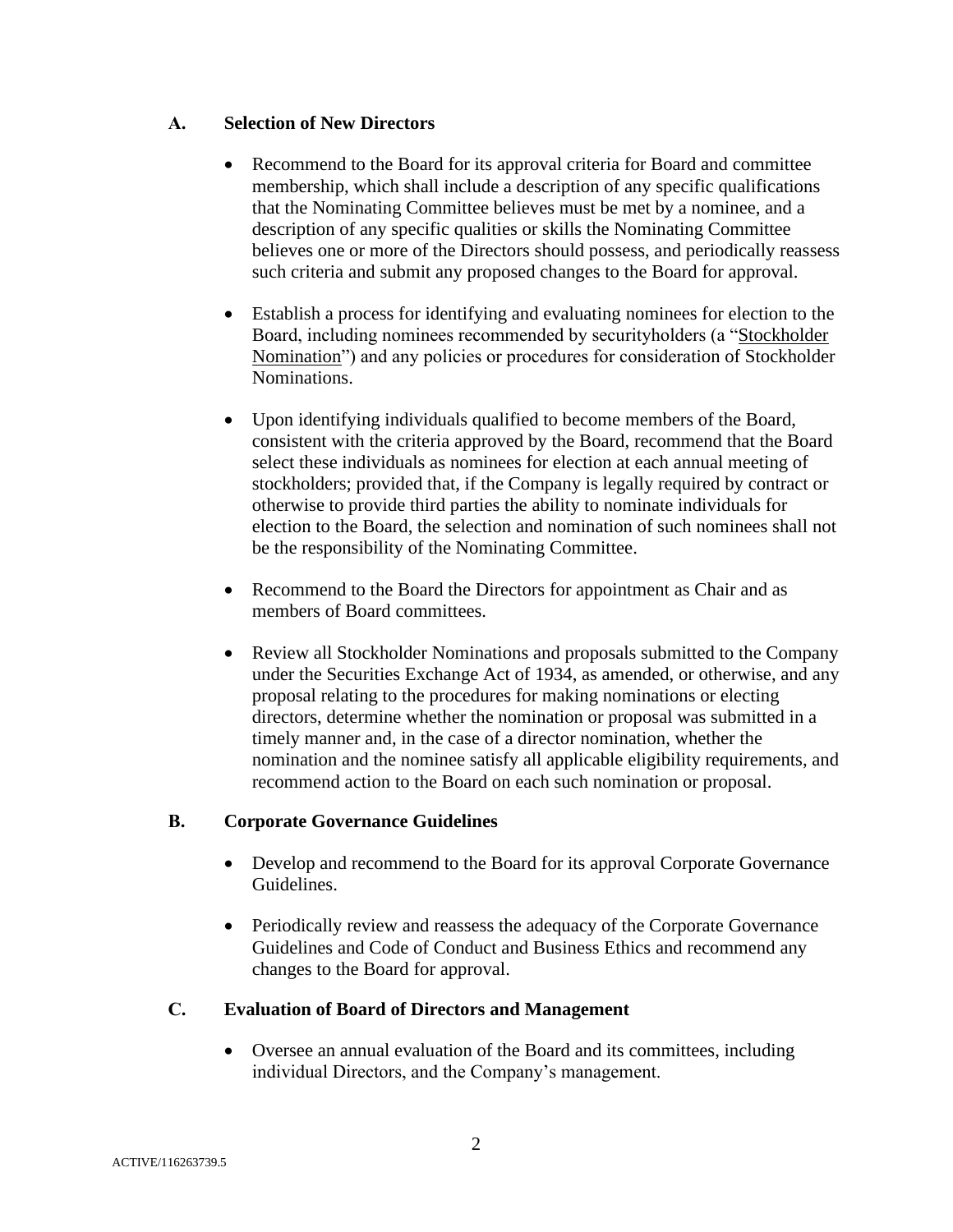## **D. Matters Relating to Retention and Termination of Search Firms to Identify Director Candidates**

• Exercise sole authority on whatever terms it approves to retain and terminate a search firm or firms to assist it in identifying Director candidates.

## **E. Succession Planning**

• Review and discuss with the Board and, to the extent applicable, the Compensation Committee of the Board, corporate succession plans for the Chief Executive Officer and other key officers of the Company.

## **F. Continuing Education**

• Periodically prepare or assemble materials and conduct sessions for Directors on topics that will assist them in discharging their duties.

## **G. Review of Charter**

• Review and reassess the adequacy of this Charter annually and submit any proposed changes to the Board for approval.

## **H. Annual Performance Evaluation of the Nominating Committee**

• Evaluate its performance annually and report the results to the Board.

#### **I. General**

- Establish and delegate authority to subcommittees consisting of one or more of its members, when it deems appropriate to discharge its responsibilities.
- Report regularly to the Board on matters for which it has been given responsibility.
- In performing its responsibilities, rely on advice and information it receives from management and any experts, advisers and other professionals whom it may consult.
- Have the authority to request that any officer or employee of the Company, the Company's outside legal counsel, the Company's independent auditor or any other professional retained by the Company meet the Committee or its members or advisers.
- Have the authority on whatever terms it approves to engage legal, accounting and other advisers to assist it in performing its responsibilities.
- Perform such other functions as the Board may request from time to time.